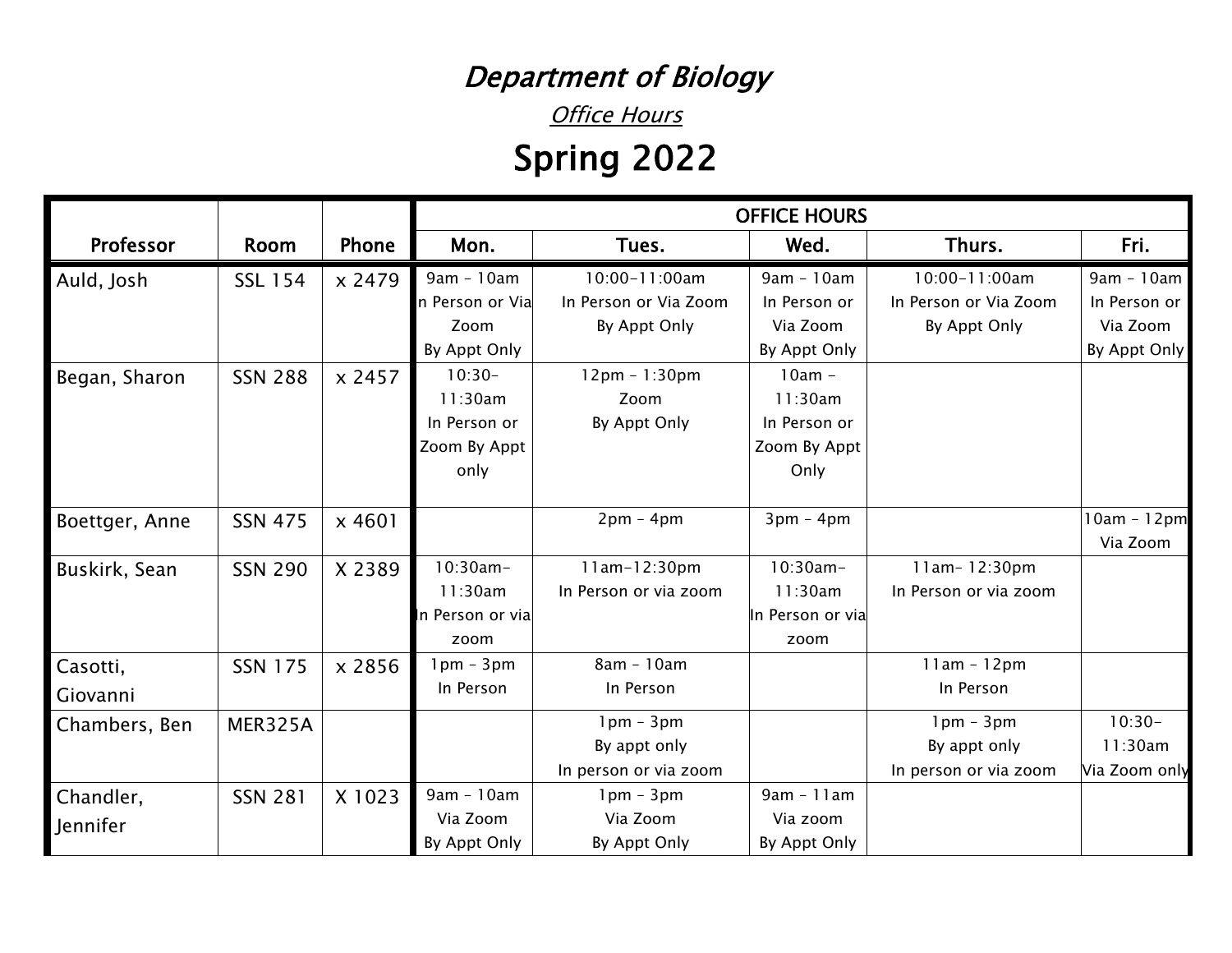| <b>Please contact for</b> |                |        |                 |                               |                |                               |  |
|---------------------------|----------------|--------|-----------------|-------------------------------|----------------|-------------------------------|--|
| booking link and          |                |        |                 |                               |                |                               |  |
| zoom link                 |                |        |                 |                               |                |                               |  |
| Donze-Reiner,             | <b>MER 301</b> | X2985  | $9am - 12pm$    | $11am - 12pm$                 |                | $11am - 12pm$                 |  |
| Teresa                    |                |        | In Person       | <b>MER 301</b>                |                | <b>MER 301</b>                |  |
|                           |                |        | SSS 117         | Via zoom                      |                | Via zoom                      |  |
|                           |                |        | Pre Med Office  | Zoom website:                 |                | Zoom website:                 |  |
|                           |                |        |                 | http://wcupa.zoom.us/my/donze |                | http://wcupa.zoom.us/my/donze |  |
|                           |                |        |                 | zoom password: 534112         |                | zoom password: 534112         |  |
| Fish, Frank               | <b>SSL 058</b> | x 2460 | $11am - 1pm$    | $9am - 11am$                  |                | 9am - 10am                    |  |
|                           |                |        | In person       | In Person                     |                | In Person                     |  |
| Fork, Megan               | <b>MER 313</b> | x 2396 | $2pm - 4pm$     | 9am - 10am                    |                | $2pm - 4pm$                   |  |
|                           |                |        | n person or via | In person or via zoom         |                | In person or via zoom         |  |
|                           |                |        | zoom            |                               |                |                               |  |
| Garner, Yvette            | <b>MER 133</b> | X2520  |                 | $2pm - 4pm$                   | $12pm - 2pm$   | $1pm - 2pm$                   |  |
|                           |                |        |                 | By appt only                  | By appt only   | By appt only                  |  |
|                           |                |        |                 | via zoom                      | via zoom       | or via zoom                   |  |
| Garriga-Marti,            | <b>MER 128</b> |        |                 |                               |                |                               |  |
| Judith                    |                |        |                 |                               |                |                               |  |
|                           |                |        |                 | $9am - 11am$                  | $3pm - 4pm$    | $11am - 1pm$                  |  |
| Gestl, Erin               | <b>SSN 282</b> | x 2760 |                 |                               |                |                               |  |
|                           |                |        |                 | In Person                     | In Person      | In Person                     |  |
| Hurley, Chava             | <b>MER 129</b> |        |                 | $4pm - 6pm$                   | $1pm - 2pm$    | $4pm - 6pm$                   |  |
| <b>Please contact</b>     |                |        |                 | Via Zoom                      | In Person or   | Via Zoom                      |  |
| for zoom link             |                |        |                 |                               | Via Zoom       |                               |  |
| Maresh, Jen               | <b>MER 317</b> | X 2318 | 12:30-2:30pm    | $11am - 1pm$                  | $1pm - 2pm$    |                               |  |
|                           |                |        | n Person or via | In Person or via zoom by      | In Person or   |                               |  |
|                           |                |        | zoom by appt.   | appt.                         | Via zoom or by |                               |  |
|                           |                |        |                 |                               | appt.          |                               |  |
| Pagan, One                | <b>MER 302</b> | x 2165 | $11am - 1pm$    |                               | $11am - 1pm$   | $11am - 12pm$                 |  |
| Please contact me         |                |        | Via Zoom        |                               | Via Zoom by    | Via Zoom by Appt Only         |  |
| for booking/zoom          |                |        | By Appt Only    |                               | Appt Only      |                               |  |
| link.                     |                |        |                 |                               |                |                               |  |
| Phares, Gregg             | <b>MER 135</b> |        |                 | $11am - 12pm$                 | $10am - 12pm$  | $1:30$ pm $-3:30$ pm          |  |
|                           |                |        |                 |                               |                |                               |  |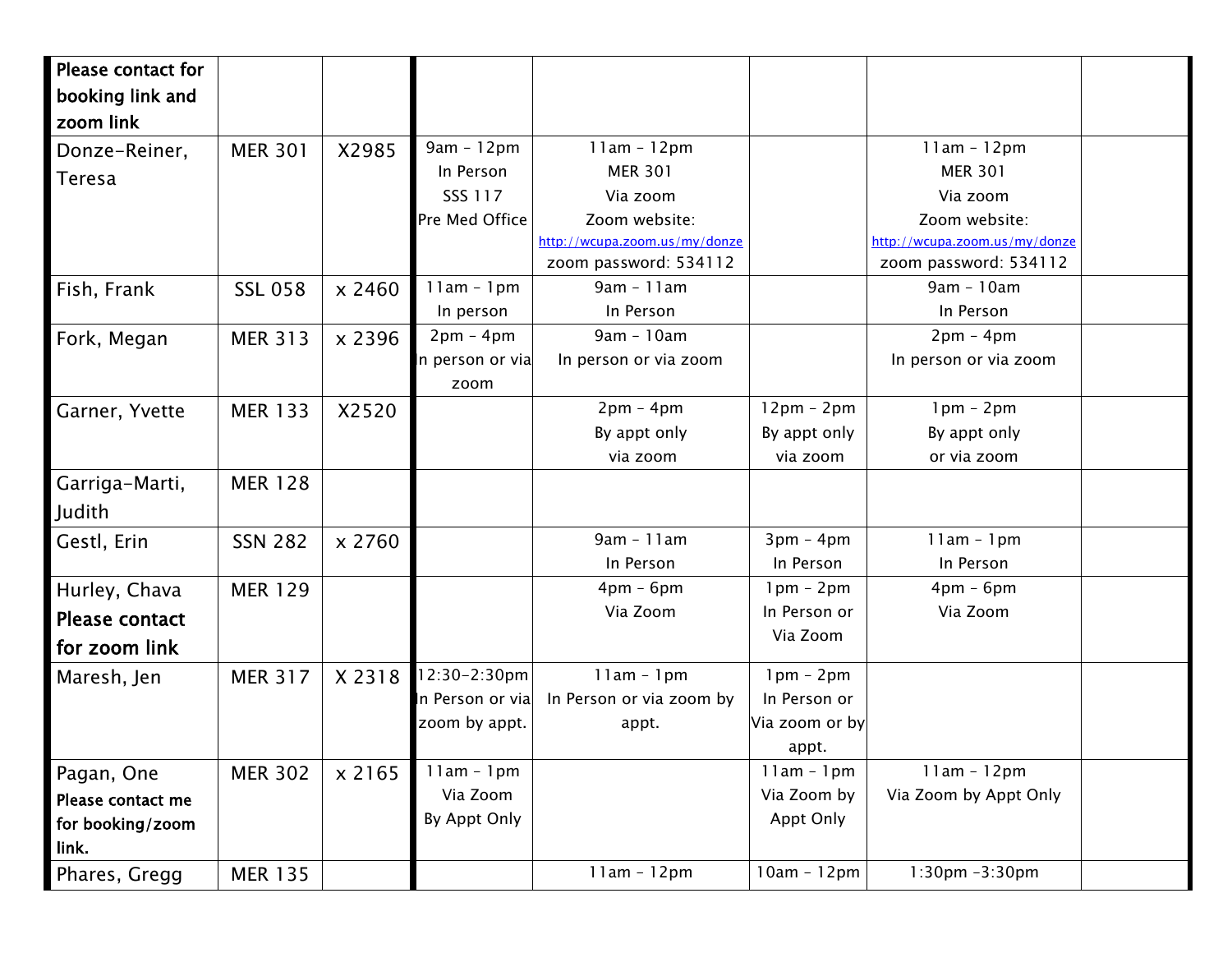| Please contact            |                |        |                          | In Person             | In Person     | In Person             |                           |
|---------------------------|----------------|--------|--------------------------|-----------------------|---------------|-----------------------|---------------------------|
| for Booking and           |                |        |                          | Or Via Zoom           | or Via Zoom   | Or Via Zoom           |                           |
| <b>Zoom Links</b>         |                |        |                          | By Appt               | By Appt       | By Appt               |                           |
| Pisciotta, John           | <b>SSN 376</b> | x 0540 | $10:30am -$              |                       | $10am - 12pm$ |                       | $10am - 12pm$             |
|                           |                |        | 11:30am                  |                       | Via Zoom      |                       | In Person                 |
|                           |                |        | In person                |                       | By Appt.      |                       |                           |
| Rosario, Michael          | <b>MER 323</b> | X 2316 | $11am - 1pm$             |                       | $10am - 11am$ | $10am - 12pm$         |                           |
| <b>Booking Link</b>       |                |        | Via Zoom                 |                       | Via Zoom      | Via Zoom              |                           |
|                           |                |        | By Appt. Only            |                       | By Appt. Only | By Appt. Only         |                           |
| Schedlbauer,              | <b>SSN 383</b> | x 3175 |                          | 10:30am-11:30am       | $4pm - 5pm$   | 10:30am-1:30pm        |                           |
| Jessica                   |                |        |                          | Via zoom              | Via Zoom      | Via zoom              |                           |
|                           |                |        |                          | By Appt Only          | By Appt only  | By Appt Only          |                           |
|                           |                |        |                          |                       | $9:30am -$    | $9:30$ am - 11:30am   |                           |
| Sowa, Jessica             | <b>MER 321</b> | X 2319 | $5pm - 6pm$<br>In Person |                       | 11:30am       | In Person or Via Zoom |                           |
| <b>Please contact for</b> |                |        | Walk Ins                 |                       | In Person or  | By Appt Only          |                           |
| booking link.             |                |        |                          |                       | Via Zoom      |                       |                           |
|                           |                |        |                          |                       | By Appt Only  |                       |                           |
| Stamis, Sarah             | <b>MER318A</b> |        |                          | 9:30am-11am           |               | $1pm - 3pm$           | $9:30am -$                |
| <b>Contact for</b>        |                |        |                          | Via Zoom              |               | Via Zoom              | 11am                      |
| Bookings link and         |                |        |                          | By appointment        |               | By appointment        | Via Zoom                  |
| Zoom Link                 |                |        |                          |                       |               |                       | By                        |
|                           |                |        |                          |                       |               |                       | appointment               |
| Stevenson,                | <b>MER 132</b> | x 6936 |                          | $12pm - 1pm$          |               | $10am - 12pm$         | $9am - 10am$              |
| <b>Natalie</b>            |                |        |                          | In person or via zoom |               | In person or via zoom | $12pm - 1pm$              |
|                           |                |        |                          |                       |               |                       | In person or              |
|                           |                |        | $3pm - 5pm$              |                       | $10am - 12pm$ |                       | via zoom<br>$10am - 11am$ |
| Sullivan-Brown,           | <b>MER 319</b> | X 2864 | Via zoom                 |                       | Via Zoom      |                       | Via Zoom                  |
| Jessica                   |                |        |                          |                       |               |                       |                           |
| Please contact            |                |        |                          |                       |               |                       |                           |
| for zoom link             |                |        |                          |                       |               |                       |                           |
|                           |                |        |                          |                       |               |                       |                           |